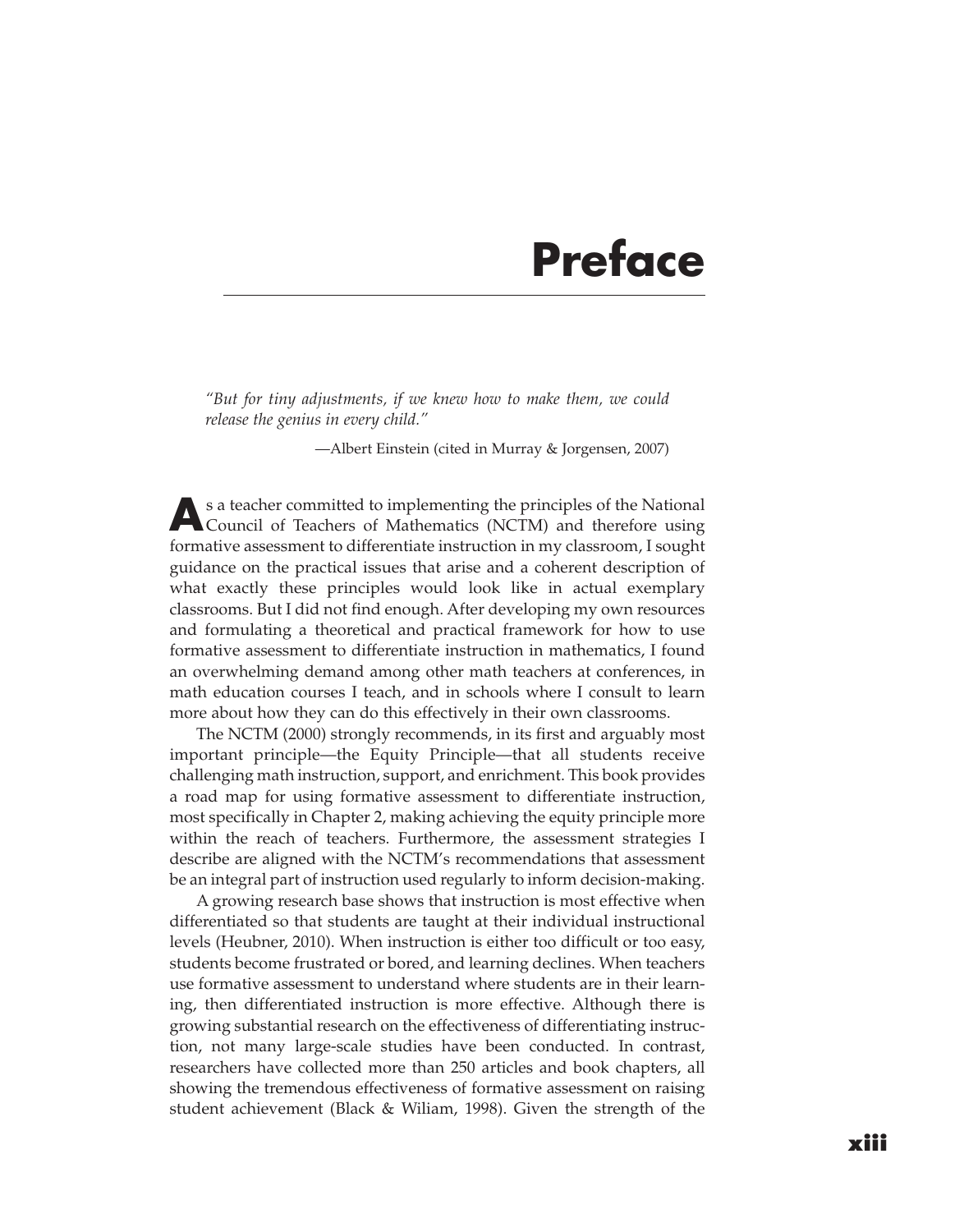research base on formative assessment, which meets the requirements of legislation such as No Child Left Behind and Response to Intervention that require schools to use research-based methods, there has been a turn to formative assessment and differentiating instruction to improve how math is taught.

This book cites seminal and recent research and describes the instructional procedures found effective for teaching middle school mathematics through a unique comprehensive framework of seven practices that I have assembled, based on research and my classroom experiences. This book's content was tested, reviewed, and enhanced in more than 70 hours of meeting time by experienced math teachers. The author met with these teachers weekly in 2-hour blocks after school to share ideas, listen to their ideas, and coplan strategies to test in the classroom. Then, in an action research format, the teachers tested them out with real classes of students and reflected on the results. Woven throughout the book are practical teacher-tested suggestions, real-world examples, and student activities, followed by a list of recommended resources at the end.

Teachers are busy. That is why I include reproducible handouts of exercises and activities that can be used immediately with students. The suggestions can be used step by step, all designed with time management in mind. As most mathematics teachers are bound by school requirements that they teach a prescribed curriculum (one of several challenges mathematics educators face), this book offers a format for how teachers can adapt existing lessons from the texts they must use to deliver them in a more differentiated way. Not only teachers working in heterogeneously grouped classrooms can benefit from differentiating in these ways, but even in homogenously grouped classrooms, teachers acknowledge that there is still a wide array of abilities and diverse approaches to learning.

Chapter 1 opens with vignettes of three teachers using formative assessment to differentiate instruction in individualized ways. Then readers are offered a self-assessment on differentiation and an introduction to the seven-practices framework. This provides teachers with an instant big picture snapshot of what a differentiated math class looks like as well as concise directions for how to work toward achieving this. Research on the benefits of differentiated instruction and formative assessment are presented in this chapter as well as suggestions for creating a class climate or norms in which students work independently and appreciate that they may need to do different work, given that we all have unique learning styles and needs.

Assessment as the core of differentiated instruction is addressed in Chapter 2. Diagnostic preassessments and strategies for collecting formative assessment data on a regular basis are discussed in depth. An array of preassessment options is presented as well as suggestions for continuous formative assessment. A comprehensive picture of how to use these data is given, followed by a discussion of the importance of students' self-scoring assessments and using the data to inform next steps they will take in their learning. As most teachers may be responsible for more than